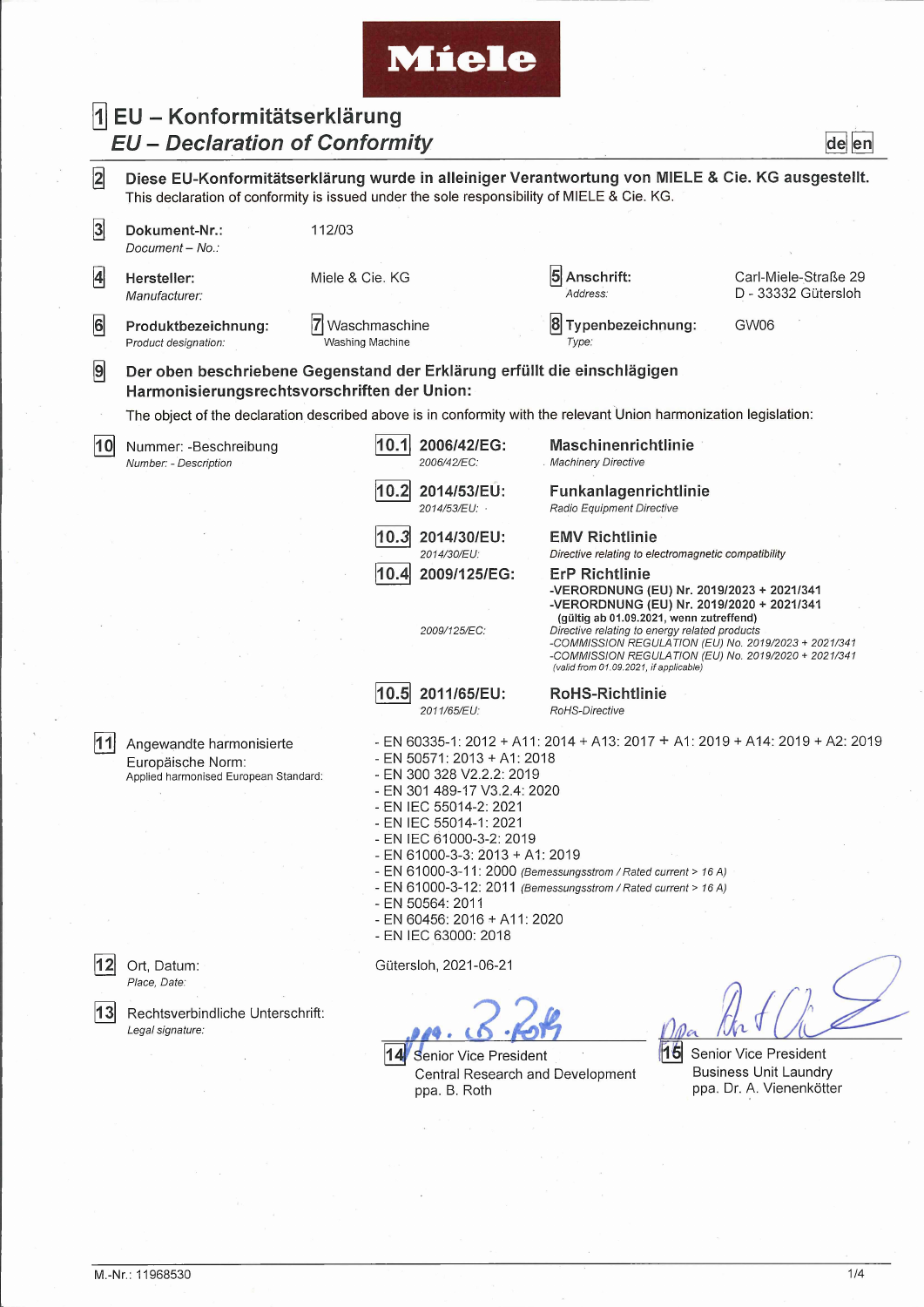

|                                                       | bg                                     | cs                              | da                                    | el                                    | es                                 | et                                        | fi                                    |
|-------------------------------------------------------|----------------------------------------|---------------------------------|---------------------------------------|---------------------------------------|------------------------------------|-------------------------------------------|---------------------------------------|
| $\vert$ 1)                                            | <b>EC</b> - Декларация за съответствие | EU - Prohlášení o shodě         | EU - Konformitetserklæring            | Βεβαίωση συμμόρφωσης ΕΚ               | Declaración de conformidad CE      | EÜ - Vastavusdeklaratsioon                | EY - vaatimustenmukaisuus-            |
|                                                       |                                        |                                 |                                       |                                       |                                    |                                           | vakuutus                              |
|                                                       |                                        |                                 | Denne EF-                             |                                       | Esta declaración UE de             |                                           |                                       |
| $\overline{2}$                                        | Тази Декларация за съответствие        | Toto prohlášení o shodě         |                                       | Η παρούσα δήλωση                      |                                    | See EÜ vastavusdeklaratsioon on Tämän EY- |                                       |
|                                                       | на ЕО е издадена на базата на          | s předpisy ES bylo vystaveno ve | overensstemmelseserklæring er         | συμμόρφωσης ΕΚ εκδόθηκε με            | conformidad ha sido elaborada por  | välja antud ettevõtte MIELE &             | vaatimustenmukaisuusvakuutuk          |
|                                                       | самостоятелната отговорност на         | výhradní odpovědnosti           | udstedt af MIELE & Cie. KG            | αποκλειστική ευθύν της MIELE          | MIELE & Cie. KG bajo su propia     | Cie. KG ainuvastutusel.                   | sen on yksinomaisella vastuulla       |
|                                                       | MIELE & Cie. KG.                       | společnosti MIELE & Cie. KG.    | udelukkende på dennes ansvar.         | & Cie. KG.                            | responsabilidad.                   |                                           | laatinut MIELE & Cie. KG.             |
|                                                       |                                        |                                 |                                       |                                       |                                    |                                           |                                       |
| $\begin{array}{c} \boxed{3} \\ \boxed{4} \end{array}$ | Документ №:                            | Dokument č.:                    | Dokumentnr.:                          | Αριθμός παραστατικού:                 | Documento nº:                      | Dokumendi nr.:                            | Asiakirjanro:                         |
|                                                       | Производител:                          | Výrobce:                        | Fabrikant:                            | Κατασκευαστής:                        | Fabricante:                        | Tootja:                                   | Valmistaja:                           |
| $\frac{5}{6}$<br>$\frac{6}{7}$<br>$\frac{8}{9}$       | Адрес:                                 | Adresa:                         | Adresse:                              | Διεύθυνση:                            | Dirección:                         | Aadress:                                  | Osoite:                               |
|                                                       | Наименование на продукта:              | Označení produktu:              | Produktbetegnelse:                    | Ονομασία προϊόντος:                   | Denominación del producto:         | Toote nimetus:                            | Tuotteen nimi:                        |
|                                                       | пералня                                | Pračka                          | Vaskemaskine                          | Πλυντήριο ρούχων                      | Lavadora                           | Pesumasin                                 | Pesukone                              |
|                                                       | Тип:                                   | Typové označení:                | Typebetegnelse:                       | Μοντέλο:                              | Denominación del tipo:             | Tüübitähis:                               | Tyyppi:                               |
|                                                       | Предметът на декларацията,             | Výše uvedený předmět            | Den ovenfor beskrevne genstand        | Το ως άνω περιγραφόμενο               | El objeto de la declaración arriba | Eelkirjeldatud deklareeritav toode        | Vakuutuksen kohteena edellä           |
|                                                       | описан по-горе, отговаря на            | prohlášení splňuje příslušné    | for erklæringen opfylder unionens     | αντικείμενο της δήλωσης πληρο         | descrito cumple los requisitos     | on kooskõlas asjaomaste liidu             | mainittu tuote on unionin             |
|                                                       | съответното законодателство на         | právní předpisy pro harmonizaci | relevante                             | τις ισχύουσες νομικές διατάξεις       | pertinentes de la legislación de   | ühtlustamisaktidega:                      | lvhdenmukaistamislainsäädännö         |
|                                                       | Европейския съюз за                    | Evropské unie:                  | harmoniseringslovgivning:             | εναρμόνισης της Ένωση:                | harmonización de la Unión:         |                                           | In mukainen                           |
|                                                       | хармонизация:                          |                                 |                                       |                                       |                                    |                                           |                                       |
|                                                       |                                        |                                 |                                       |                                       |                                    |                                           |                                       |
| 10)                                                   | Номер: - текст                         | Číslo: - Označení               | Nummer: - Beskrivelse                 | Αριθμός: - Περιγραφή                  | Número: -Descripción               | Number: - nimetus                         | Numero: - kuvaus                      |
|                                                       | 10.1) 2006/42/EO                       | 2006/42/ES                      | 2006/42/EU                            | 2006/42/EK                            | 2006/42/CE                         | 2006/42/EÜ                                | 2006/42/EY                            |
|                                                       | Директива за машините                  | Směrnice o strojích             | Maskindirektiv                        | Οδηγία συσκευών                       | Directriz de maquinaria            | Masinadirektiiv                           | konedirektiivi                        |
| 10.2)                                                 | 2014/53/EU                             | 2014/53/EU                      | 2014/53/EU                            | 2014/53/EE                            | 2014/53/UE                         | 2014/53/EL                                | 2014/53/EU                            |
|                                                       | Директива за радиооборудването         | Směrnice o harmonizaci          | Radioudstyrsdirektivet                | Οδηγία περί ραδιοεξοπλισμού           | Directiva de equipos               | Raadioseadmete direktiiv                  | Radiolaitedirektiivi                  |
|                                                       |                                        | právních předpisů členských     |                                       |                                       | radioeléctricos                    |                                           |                                       |
|                                                       |                                        | států týkajících se dodávání    |                                       |                                       |                                    |                                           |                                       |
|                                                       |                                        | rádiových zařízení na trh       |                                       |                                       |                                    |                                           |                                       |
|                                                       | 10.3) 2014/30/EC                       | 2014/30/EU                      | 2014/30/EU                            | 2014/30/EE                            | 2014/30/UE                         | 2014/30/EL                                | 2014/30/EU                            |
|                                                       | Директива за ЕМС                       | Směrnice o elektromagnetické    | EMC-direktiv elektromagnetisk         | Οδηγία ΗΜΣ                            | Directriz de CEM                   | <b>EMC</b> direktiiv                      | EMC-direktiivi                        |
|                                                       |                                        | kompatibilitě (EMC)             | kompatibilitet                        |                                       |                                    |                                           |                                       |
|                                                       |                                        |                                 |                                       |                                       |                                    |                                           | (sähkömagneettinen<br>yhteensopivuus) |
|                                                       |                                        |                                 |                                       |                                       |                                    |                                           |                                       |
|                                                       | 10.4) 2009/125/EC                      | 2009/125/ES                     | 2009/125/EF                           | 2009/125/EK                           | 2009/125/CE                        | 2009/125/EÜ                               | 2009/125/EY                           |
|                                                       | Директива за продукти, свързани с      | Směrnice pro energetické        | ErP direktiv                          | Οδηγία για προϊόντα                   | Directiva sobre los productos      | Energiatoodete direktiiv                  | Direktiivi energiaan liittyvistä      |
|                                                       | енергопотреблението                    | produkty                        | FORORDNING (EU) Nr.                   | σχετιζόμενα με ενεργειακή             | relacionados con la energía        | MÄÄRUS (EL) nr 2019/2023 +                | tuotteista                            |
|                                                       | РЕГЛАМЕНТ (EC) № 2019/2023 +           | .<br>- NNAŘÍZENÍ KOMISE (EU) č. | 2019/2023 + 2021/341                  | κατανάλωση                            | REGLAMENTO (UE) No                 | 2021/341                                  | - KOMISSION ASETUS (EU)               |
|                                                       | 2021/341                               | 2019/2023 + 2021/341            | - FORORDNING (EU) Nr.                 | ΚΑΝΟΝΙΣΜΟΣ (ΕΕ) αριθ.                 | 2019/2023 + 2021/341               | · MÄÄRUS (EL) nr 2019/2020 +              | N:o 2019/2023 + 2021/341              |
|                                                       | - РЕГЛАМЕНТ (EC) № 2019/2020 +         | · NNAŘÍZENÍ KOMISE (EU) č.      | 2019/2020 + 2021/341                  | 2019/2023 + 2021/341                  | REGLAMENTO (UE) No                 | 2021/341                                  | - KOMISSION ASETUS (EU)               |
|                                                       | 2021/341                               | 2019/2020 + 2021/341            |                                       | ΚΑΝΟΝΙΣΜΟΣ (ΕΕ) αριθ.                 | 2019/2020 + 2021/341               |                                           | N:o 2019/2020 + 2021/341              |
|                                                       |                                        |                                 |                                       | 2019/2020 + 2021/341                  |                                    |                                           |                                       |
| 10.5                                                  | 2011/65/EO                             | 2011/65/ES                      | 2011/65/EU                            | 2011/65/EK                            | 2011/65/CE                         | 2011/165/EÜ                               | 2011/65/EY                            |
|                                                       | Директивата за ограничение на          | Směrnice Evropského             | Direktiv om begrænsning af            | Οδηγία RoHS                           | Directiva RoHS                     | RoHS-direktiiv                            | Direktiivi tiettyjen vaarallisten     |
|                                                       | употребата на определени опасни        | parlamentu a Rady 2011/65/ES    | anvendelsen af visse farlige          |                                       |                                    |                                           | aineiden käytön rajoittamisesta       |
|                                                       |                                        |                                 |                                       |                                       |                                    |                                           |                                       |
|                                                       | Івешества в ЕЕО                        | o omezení používání některých   | stoffer i elektrisk og elektronisk    |                                       |                                    |                                           | sähkö- ja elektroniikkalaitteissa     |
|                                                       |                                        | nebezpečných látek v            | udstyr                                |                                       |                                    |                                           | (RoHS)                                |
|                                                       |                                        | elektrických a elektronických   |                                       |                                       |                                    |                                           |                                       |
|                                                       |                                        | zařízeních                      |                                       |                                       |                                    |                                           |                                       |
| 11)                                                   | Приложена хармонизирана                | Použitá harmonizovaná           | Anvendt harmoniseret europæisk        | Εφαρμοσμένο Ευρωπαϊκό                 | Norma europea armonizada           | Ühtlustatud Euroopa standard:             | Käytetty yhdenmukaistettu             |
|                                                       | европейска норма:                      | evropská norma:                 | norm:                                 | Πρότυπο:                              | aplicada:                          |                                           | eurooppalainen standardi:             |
|                                                       |                                        |                                 |                                       |                                       |                                    |                                           |                                       |
| 12)                                                   | Място, дата:                           | Místo, Datum:                   | Sted, dato:                           | Πόλη,, ημερομηνία:                    | Lugar y fecha:                     | Koht, kuupäev:                            | Paikka, aika:                         |
| 13)                                                   | Правно обвързващ подпис:               | Právně závazný podpis:          | Forpligtende underskrift:             | Νομικά δεσμευτική υπογραφή:           | Firma legalmente vinculante:       | Õiguslikult siduv allkiri:                | Oikeudellisesti sitova                |
|                                                       |                                        |                                 |                                       |                                       |                                    |                                           | allekirjoitus:                        |
| 14)                                                   | Senior Vice President Central          | Senior Vice President Central   | Senior Vice President Central         | Senior Vice President Central         | Senior Vice President Central      | Senior Vice President Central             | Senior Vice President Central         |
|                                                       | Research and Development ppa.          | Research and Development        | Research and Development ppa.         | Research and Development ppa          | Research and Development ppa.      | Research and Development ppa.             | Research and Development              |
|                                                       |                                        | ppa.                            |                                       |                                       |                                    |                                           | ppa.                                  |
| 15)                                                   | Senior Vice President Business Unit    | Senior Vice President Business  | <b>Senior Vice President Business</b> | <b>Senior Vice President Business</b> | Senior Vice President Business     |                                           | <b>Senior Vice President Business</b> |
|                                                       |                                        |                                 |                                       |                                       |                                    | Senior Vice President Business            |                                       |
|                                                       | Laundry ppa                            | Unit Laundry ppa.               | Unit Laundry ppa.                     | Unit Laundry ppa.                     | Unit Laundry ppa.                  | Unit Laundry ppa.                         | Unit Laundry ppa.                     |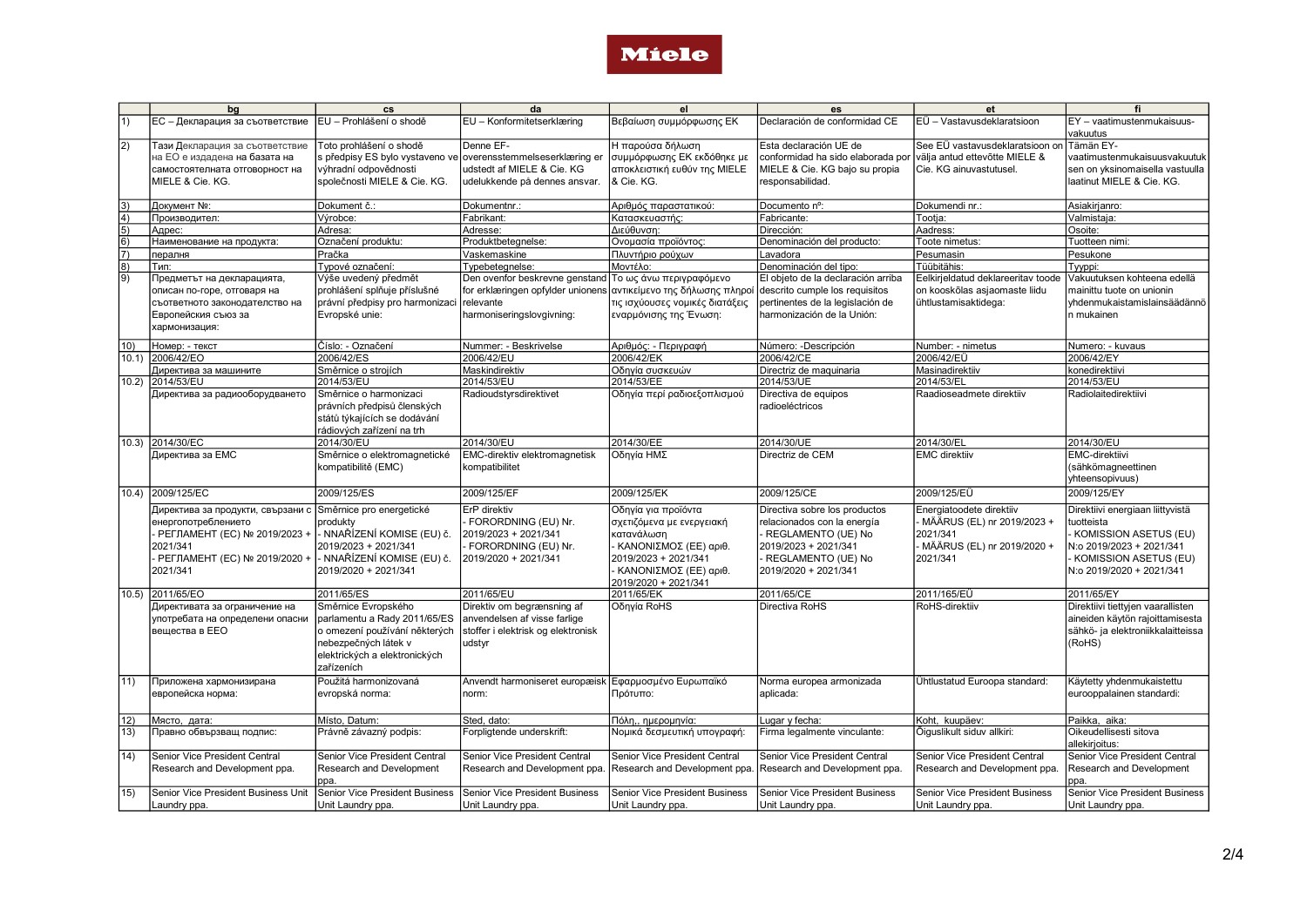

|                     | fr                                                                                                                                                                                        | hr                                                                                                                                   | hu                                                                                                                                                    | is                                                                                                                             | it                                                                                                                                                           | It                                                                                                                                  | Iv                                                                                                                                          |
|---------------------|-------------------------------------------------------------------------------------------------------------------------------------------------------------------------------------------|--------------------------------------------------------------------------------------------------------------------------------------|-------------------------------------------------------------------------------------------------------------------------------------------------------|--------------------------------------------------------------------------------------------------------------------------------|--------------------------------------------------------------------------------------------------------------------------------------------------------------|-------------------------------------------------------------------------------------------------------------------------------------|---------------------------------------------------------------------------------------------------------------------------------------------|
| 1)                  | UE - Déclaration de conformité                                                                                                                                                            | EZ izjava o sukladnosti                                                                                                              | EK megfelelőségi<br>nyilatkozat                                                                                                                       | EB-samræmisyfirlýsing                                                                                                          | Dichiarazione di conformità CE                                                                                                                               | ES - Atitikimo sertifikatas                                                                                                         | EK - Atbilstības deklarācija                                                                                                                |
| 2)                  | Cette déclaration de conformité CE Ova je EZ izjava o sukladnosti<br>a été rédigée sous la seule<br>responsabilité de MIELE & Cie. KG odgovornošću društva MIELE                          | izdana pod isključivom<br>& Cie. KG.                                                                                                 | Ezt az EC Megfelelőségi<br>nyilatkozatot a MIELE &<br>Cie. KG vállalat kizárólagos EB-samræmisyfirlýsingar.<br>felellősége tudatában<br>állította ki. | MIELE & Cie. KG ber alla<br>ábyrgð á útgáfu þessarar                                                                           | La presente dichiarazione di<br>conformità CE è stata rilasciata da<br>MIELE & Cie. KG sotto la propria<br>esclusiva responsabilità.                         | Už šios EB atitikties deklaracijos<br>išdavima yra atsakinga tik "MIELE<br>& Cie. KG".                                              | Šī EK atbilstības deklarācija izdota<br>vienīgi uz MIELE & Cie. KG atbildību.                                                               |
| 3)                  | Nº document:                                                                                                                                                                              | Br. dokumenta:                                                                                                                       | Dokumentum sz.:                                                                                                                                       | Skjal nr.:                                                                                                                     | N. documento:                                                                                                                                                | Dokumento-Nr.:                                                                                                                      | Dokumenta Nr.:                                                                                                                              |
| $\overline{4)}$     | Fabricant:                                                                                                                                                                                | Proizvođač:                                                                                                                          | Gyártó:                                                                                                                                               | Framleiðandi:                                                                                                                  | Fabbricante:                                                                                                                                                 | Gamintojas:                                                                                                                         | Ražotājs:                                                                                                                                   |
| $\vert$ 5)          | Adresse:                                                                                                                                                                                  | Adresa:                                                                                                                              | Cím:                                                                                                                                                  | Póstfang:                                                                                                                      | Indirizzo:                                                                                                                                                   | Adresas:                                                                                                                            | Adrese:                                                                                                                                     |
| 6)                  | Désignation produit:                                                                                                                                                                      | Oznaka proizvoda:                                                                                                                    | Termék megnevezése:                                                                                                                                   | Vörulýsing:                                                                                                                    | Designazione del prodotto:                                                                                                                                   | Produkto aprašymas:                                                                                                                 | Produkta nosaukums:                                                                                                                         |
| $\vert 7)$          | Machine à laver                                                                                                                                                                           | Perilica rublja                                                                                                                      | Mosógép                                                                                                                                               | Þvottavél                                                                                                                      | Lavatrice                                                                                                                                                    | plovimo mašina                                                                                                                      | velas mašīna                                                                                                                                |
| 8)                  | Type:                                                                                                                                                                                     | Tipska oznaka:                                                                                                                       | Típus:                                                                                                                                                | Gerðarheiti:                                                                                                                   | Modello:                                                                                                                                                     | Tipo aprašymas:                                                                                                                     | Tipa nosaukums:                                                                                                                             |
| 9)                  | L'objet de la déclaration décrit ci-                                                                                                                                                      | Prethodno navedeni predmet                                                                                                           | A fent megnevezett tárgy                                                                                                                              | Ofangreint viðfang                                                                                                             | L'oggetto della dichiarazione sopra                                                                                                                          | Pirmiau aprašytas deklaracijos                                                                                                      | lepriekš aprakstītais deklarācijas                                                                                                          |
|                     | dessus est conforme aux                                                                                                                                                                   | izjave zadovoljava bitne                                                                                                             | teljesíti az Unió releváns                                                                                                                            | yfirlýsingarinnar samræmist                                                                                                    | indicato soddisfa i requisiti della                                                                                                                          | objektas atitinka susijusius                                                                                                        | priekšmets atbilst attiecīgajam                                                                                                             |
|                     | législations d'harmonisation                                                                                                                                                              | zahtjeve zakonodavstva Unije                                                                                                         | harmonizált jogi                                                                                                                                      | viðeigandi                                                                                                                     | direttiva di armonizzazione di                                                                                                                               | derinamuosius Sajungos teisės                                                                                                       | Savienības saskaņotajam tiesību aktam:                                                                                                      |
|                     | pertinentes de l'Union:                                                                                                                                                                   | o usklađivanju:                                                                                                                      | előírásainak követelményeit: samhæfingarlöggjöf                                                                                                       | Bandalagsins:                                                                                                                  | riferimento dell'Unione Europea:                                                                                                                             | laktus:                                                                                                                             |                                                                                                                                             |
| 10)                 | Numéro: - Description                                                                                                                                                                     | Broj: - Opis                                                                                                                         | Szám: - Leírás                                                                                                                                        | Númer: -Iýsina                                                                                                                 | Numero e denominazione                                                                                                                                       | Numeris: - aprašymas                                                                                                                | Numurs: - apraksts                                                                                                                          |
| 10.1                | 2006/42/CE                                                                                                                                                                                | 2006/42/EZ                                                                                                                           | 2006/42/EK                                                                                                                                            | 2006/42/EB                                                                                                                     | 2006/42/CE                                                                                                                                                   | 2006/42/EB                                                                                                                          | 2006/42/EK                                                                                                                                  |
|                     | Directive machines                                                                                                                                                                        | Direktiva o strojevima                                                                                                               | Gépekről szóló irányelv                                                                                                                               | tilskipun um vélarbúnað                                                                                                        | Direttiva macchine                                                                                                                                           | mašinų direktyva                                                                                                                    | Mašīnu direktīvas                                                                                                                           |
| 10.2                | 2014/53/UE                                                                                                                                                                                | 2014/53/EU                                                                                                                           | 2014/53/EU                                                                                                                                            | 2014/53/ESB                                                                                                                    | 2014/53/UE                                                                                                                                                   | 2014/53/ES                                                                                                                          | 2014/53/ES                                                                                                                                  |
|                     | Directive Équipements                                                                                                                                                                     | Direktiva o radijskoj opremi                                                                                                         | Rádió- és távközlő                                                                                                                                    | Tilskipun um bráðlausan                                                                                                        | Apparecchiature radio                                                                                                                                        | Direktyva dėl radijo įrenginių                                                                                                      | Radioiekārtu direktīva                                                                                                                      |
|                     | radioélectriques                                                                                                                                                                          |                                                                                                                                      | végberendezések irányelve                                                                                                                             | fjarskiptabúnað                                                                                                                |                                                                                                                                                              |                                                                                                                                     |                                                                                                                                             |
| 10.3)               | 2014/30/UE                                                                                                                                                                                | 2014/30/EU                                                                                                                           | 2014/30/EU                                                                                                                                            | 2014/30/EU                                                                                                                     | 2014/30/UE                                                                                                                                                   | 2014/30/ES                                                                                                                          | 2014/30/ES                                                                                                                                  |
|                     | Directive relative à la compatibilité<br>électromagnétique                                                                                                                                | Direktiva o elektromagnetskoj<br>kompatibilnosti                                                                                     | Elektromágneses<br>összeférhetőségről szóló<br>irányelv                                                                                               | tilskipun um<br>rafsegulsviðssamhæfi                                                                                           | Direttiva sulla compatibilità<br>elettromagnetica                                                                                                            | EMV nuoroda                                                                                                                         | <b>EMS</b> direktīva                                                                                                                        |
| 10.4                | 2009/125/CE                                                                                                                                                                               | 2009/125/EZ                                                                                                                          | 2009/125/EK                                                                                                                                           | 2009/125/EB                                                                                                                    | 2009/125/UE                                                                                                                                                  | 2009/125/EB                                                                                                                         | 2009/125/EK                                                                                                                                 |
|                     | Directive relative aux produits liés<br>à l'énergie<br>· RÈGLEMENT DE LA<br>COMMISSION (UE) No 2019/2023<br>$+2021/341$<br>· RÈGLEMENT DE LA<br>COMMISSION (UE) No 2019/2020<br>+2021/341 | Direktiva o proizvodima koji<br>koriste energiju<br>UREDBA (EU) br. 2019/2023<br>+2021/341<br>UREDBA (EU) br. 2019/2020<br>+2021/341 | Irányelv az energiával<br>kapcsolatos termékekről<br>- (EU) 2019/2023 +<br>2021/341 IRÁNYELV<br>- (EU) 2019/2020 +<br>2021/341 IRÁNYELV               | tilskipun um visthönnun<br>(ErP)<br>REGLUGERÐ (ESB) No.<br>2019/2023 + 2021/341<br>REGLUGERĐ (ESB) No.<br>2019/2020 + 2021/341 | Direttiva ErP relativa ai prodotti<br>connessi all'energia<br>- REGOLAMENTO (UE) N.<br>2019/2023 + 2021/341<br>- REGOLAMENTO (UE) N.<br>2019/2020 + 2021/341 | Ekologinio projektavimo direktyva<br>REGLAMENTAS (ES) Nr.<br>2019/2023 + 2021/341<br>- REGLAMENTAS (ES) Nr.<br>2019/2020 + 2021/341 | Direktīva ar elektroenerģiju saistītiem<br>ražojumiem<br>REGULA (ES) Nr. 2019/2023 +<br>2021/341<br>REGULA (ES) Nr. 2019/2020 +<br>2021/341 |
| 10.5                | 2011/65/CE                                                                                                                                                                                | 2011/65/EU                                                                                                                           | 2011/65/EK                                                                                                                                            | 2011/65/EB                                                                                                                     | 2011/65/CE                                                                                                                                                   | 2011/65/EB                                                                                                                          | 2011/65/EK                                                                                                                                  |
|                     | directive RoHS                                                                                                                                                                            | Direktiva o ograničenju<br>uporabe određenih opasnih<br>tvari                                                                        | Veszélyes anyagok<br>korlátozása                                                                                                                      | tilskipun um takmörkun á<br>notkun tiltekinna hættulegra<br>efna í raf- og<br>rafeindatækjum (RoHS)                            | Direttiva RoHS                                                                                                                                               | Pavojingų medžiagų naudojimo<br>apribojimo direktyva                                                                                | Direktīva par dažu bīstamu vielu<br>izmantošanas ierobežošanu elektriskās<br>un elektroniskās iekārtās                                      |
| $ 11\rangle$        | Normes européennes harmonisées Primijenjena uskladena<br>appliquées :                                                                                                                     | europska norma:                                                                                                                      | Alkalmazott harmonizált<br>Európai Szabvány:                                                                                                          | Viðeigandi samhæfður<br>Evrópustaðall:                                                                                         | Norme europee armonizzate<br>applicate:                                                                                                                      | Taikomas nustatytas Europos<br>standartas:                                                                                          | Piemērotie saskaņotie Eiropas standarti:                                                                                                    |
| $ 12\rangle$        | Lieu. Date:                                                                                                                                                                               | Miesto datum:                                                                                                                        | Helység, dátum:                                                                                                                                       | Staður og dagsetning:                                                                                                          | Luogo, data:                                                                                                                                                 | Vieta, data:                                                                                                                        | Vieta, datums:                                                                                                                              |
| 13)                 | Signature légale :                                                                                                                                                                        | Pravno obvezujući potpis:                                                                                                            | Jogilag kötelező érvényű<br>aláírás:                                                                                                                  | Lagalega skuldbindandi<br>undirskrift:                                                                                         | Firma del rappresentante legale:                                                                                                                             | Oficialus parašas:                                                                                                                  | Juridiski saistošs paraksts:                                                                                                                |
| $ 14\rangle$<br>15) | Senior Vice President Central<br>Research and Development ppa.<br><b>Senior Vice President Business</b>                                                                                   | Senior Vice President Central<br>Research and Development<br>ppa.<br>Senior Vice President                                           | Senior Vice President<br>Central Research and<br>Development ppa.<br>Senior Vice President                                                            | <b>Senior Vice President</b><br>Central Research and<br>Development ppa.<br>Senior Vice President                              | Senior Vice President Central<br>Research and Development ppa.<br>Senior Vice President Business Unit                                                        | Senior Vice President Central<br>Research and Development ppa.<br>Senior Vice President Business                                    | Senior Vice President Central Research<br>and Development ppa.<br>Senior Vice President Business Unit                                       |
|                     | Unit Laundry ppa.                                                                                                                                                                         | Business Unit Laundry ppa.                                                                                                           | Business Unit Laundry ppa.                                                                                                                            | Business Unit Laundry ppa.                                                                                                     | Laundry ppa.                                                                                                                                                 | Unit Laundry ppa.                                                                                                                   | Laundry ppa.                                                                                                                                |